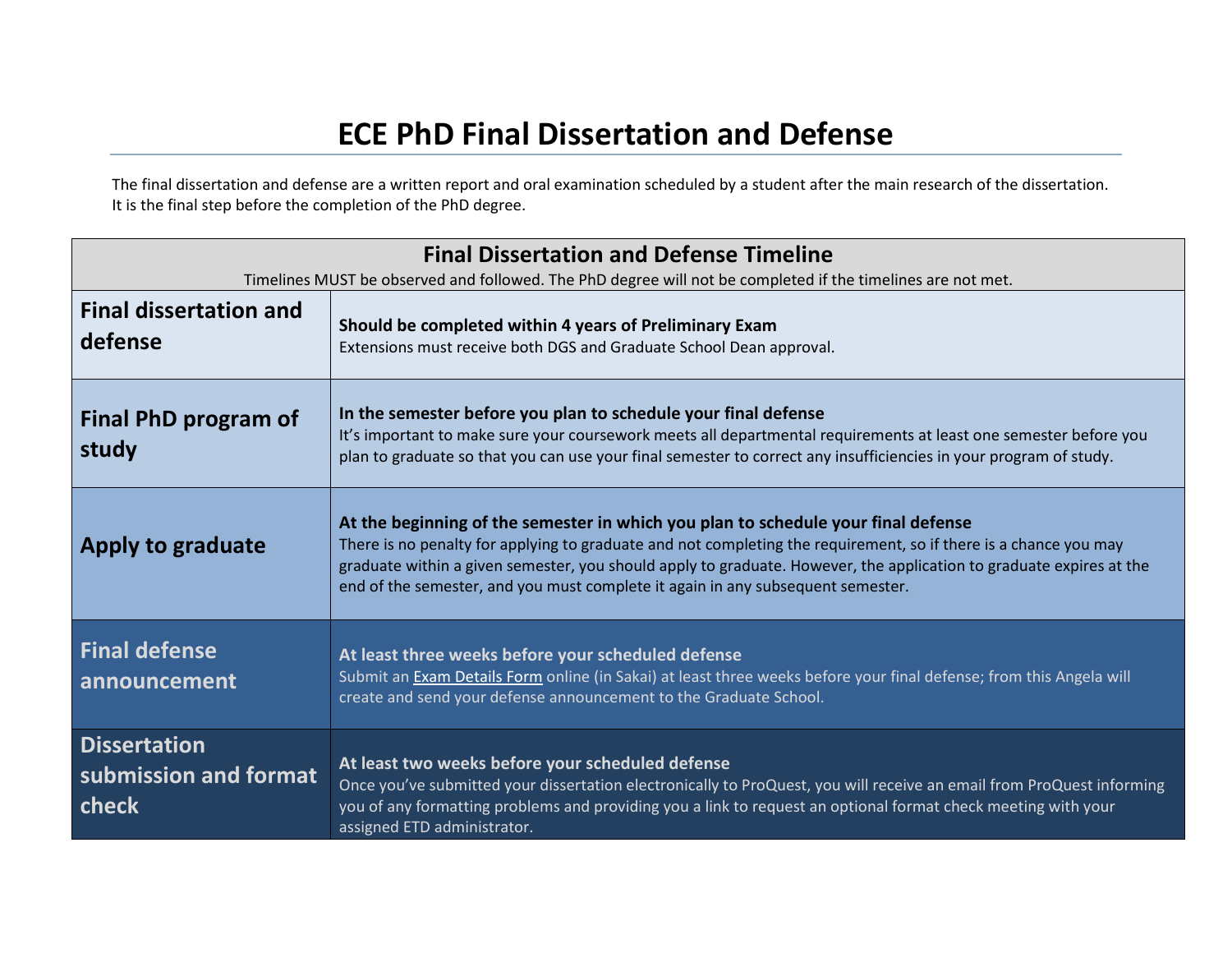| √Schedule the Final Dissertation and Defense |                                                                                                                                                                                                                                                                                                                                                                                                                                                                                                                                                                                                                                                                                 |  |
|----------------------------------------------|---------------------------------------------------------------------------------------------------------------------------------------------------------------------------------------------------------------------------------------------------------------------------------------------------------------------------------------------------------------------------------------------------------------------------------------------------------------------------------------------------------------------------------------------------------------------------------------------------------------------------------------------------------------------------------|--|
| Final PhD program of<br>study                | Before you schedule your defense, ensure that you have completed all your coursework and have a signed final PhD<br>Program of Study on file<br>Form can be found in Sakai<br>○ Choose the tab that corresponds with your matriculation information<br>Review the form with your advisor and obtain a signature<br>Submit the form to Kevyn for review and DGS approval<br>Kevyn will then send you a copy of the signed form<br>Remember also to check to be sure your EIS requirements are completed (if applicable)<br>Remember to check that all RCR requirements have been completed                                                                                       |  |
| <b>Application for</b><br>graduation         | You must be registered (at a minimum, for the CTN course) during the term that you take the final exam and graduate<br>Apply to graduate at the beginning of your final semester (and at least 1 month before the final exam)<br>If you don't complete the graduation application, you can't graduate that semester<br>$\circ$<br>Deadlines can be found at<br>٠<br>https://gradschool.duke.edu/sites/default/files/documents/graduation deadlines.pdf<br>Typical deadline for MAY GRADUATION - Late January<br>Typical deadline for SEPTEMBER GRADUATION - Mid-June<br>Typical deadline for DECEMBER GRADUATION - Mid-October<br>Use the apply to graduate function in DukeHub |  |
| <b>Committee confirmation</b>                | The committee for your Final Exam is normally the same committee you had for your Prelim Exam<br>Check your DukeHub account to review your Preliminary Exam committee members listed in the "Advisors" section<br>If your Dissertation Committee remains the same as your Preliminary Exam Committee, email<br>$\circ$<br>gradacademics@duke.edu to request that they change your Preliminary Exam Committee to be the<br><b>Dissertation Committee (copy Angela)</b><br>If any substitutions have been or will be made to the committee before your Final Defense, submit a new<br>$\circ$<br>Committee Approval Form to Angela                                                |  |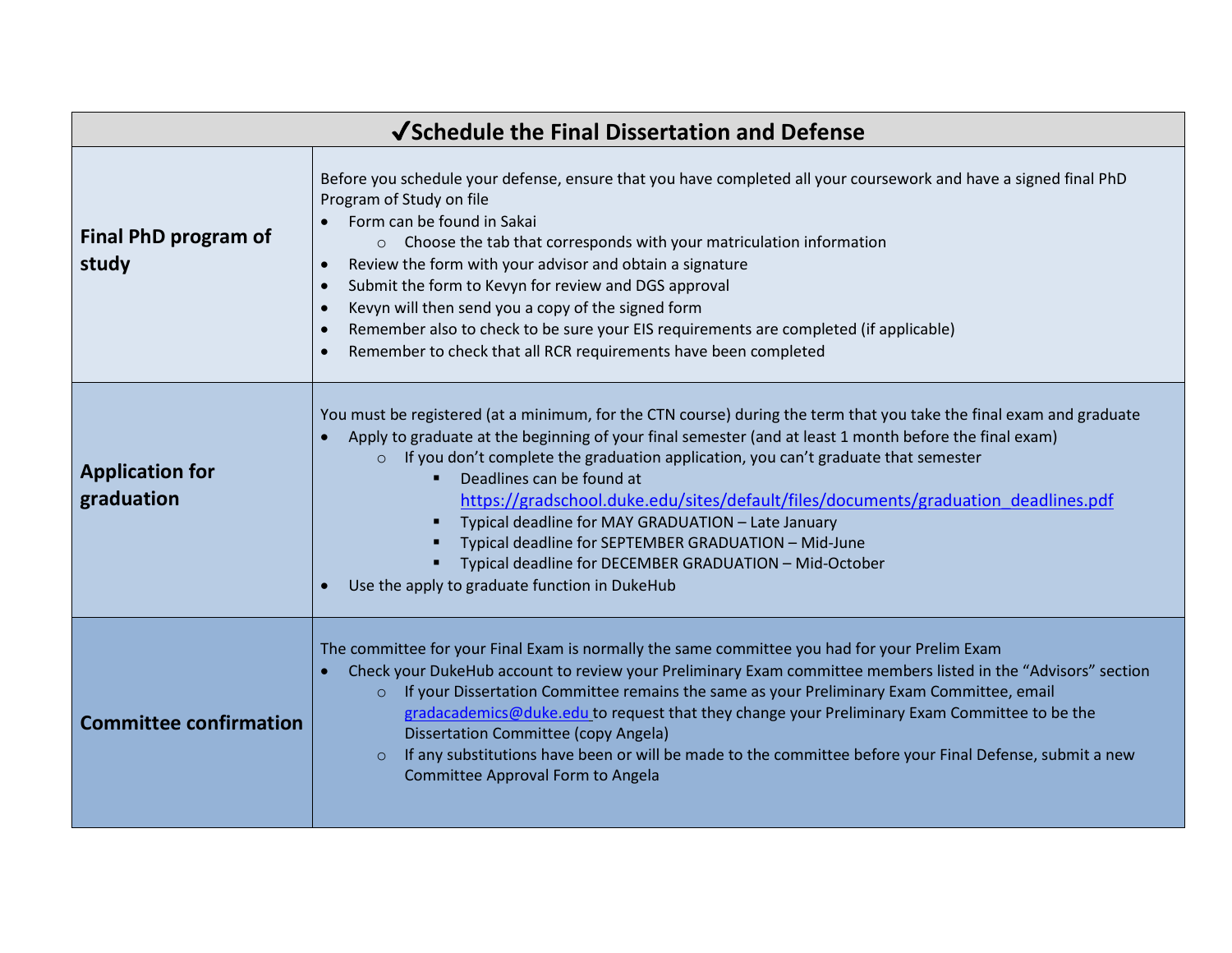|                                  | The Committee Approval Form is located in Sakai<br>п<br>Submit the form to Angela at least three weeks prior to your defense<br>п<br>See the Complete Guidelines for the Preliminary Examination document for specific requirements of<br>the committee                                                                                                                                                                                                                                                                                                                                                                                                                                                                                                                                                                                                                                                                                                                                                                                                                                                                                                                                                                                                                                                               |
|----------------------------------|-----------------------------------------------------------------------------------------------------------------------------------------------------------------------------------------------------------------------------------------------------------------------------------------------------------------------------------------------------------------------------------------------------------------------------------------------------------------------------------------------------------------------------------------------------------------------------------------------------------------------------------------------------------------------------------------------------------------------------------------------------------------------------------------------------------------------------------------------------------------------------------------------------------------------------------------------------------------------------------------------------------------------------------------------------------------------------------------------------------------------------------------------------------------------------------------------------------------------------------------------------------------------------------------------------------------------|
| <b>Scheduling the</b><br>defense | Complete the Exam Details form at least 3 weeks prior to your exam:<br>Open HERE<br>$\bullet$<br>Complete the form entirely<br>$\bullet$<br>Submit the form at least 3 weeks prior to your exam<br>$\bullet$<br>Angela will cc: you on the official Final Defense Announcement sent to the Graduate School<br>Considerations when scheduling your exam:<br>Use 25 Live or contact the Kevyn for assistance with scheduling a location<br>$\bullet$<br>Make sure that your room arrangement includes necessary technology for your planned presentation, and contact<br>$\bullet$<br>Pratt IT (help@pratt.duke.edu) if you need assistance<br>You might want to use one of the following scheduling tools to coordinate responses from committee members:<br>$\bullet$<br>When2Meet or Doodle<br>Arrange for Catering (optional)<br>Complete the Exam Catering Form (located in Sakai) and either email Angela or upload into the Exam Details form<br>$\bullet$ .<br>online (there is a spot for this- preferred option)<br>o Twinnies catering only<br>ECE will supply refreshments for up to six people<br>$\circ$<br>For over six people a student must make arrangements with and payments to Twinnies<br>$\circ$<br>Bring the approved Exam Catering Form to Twinnies at least 2 business days prior to the exam |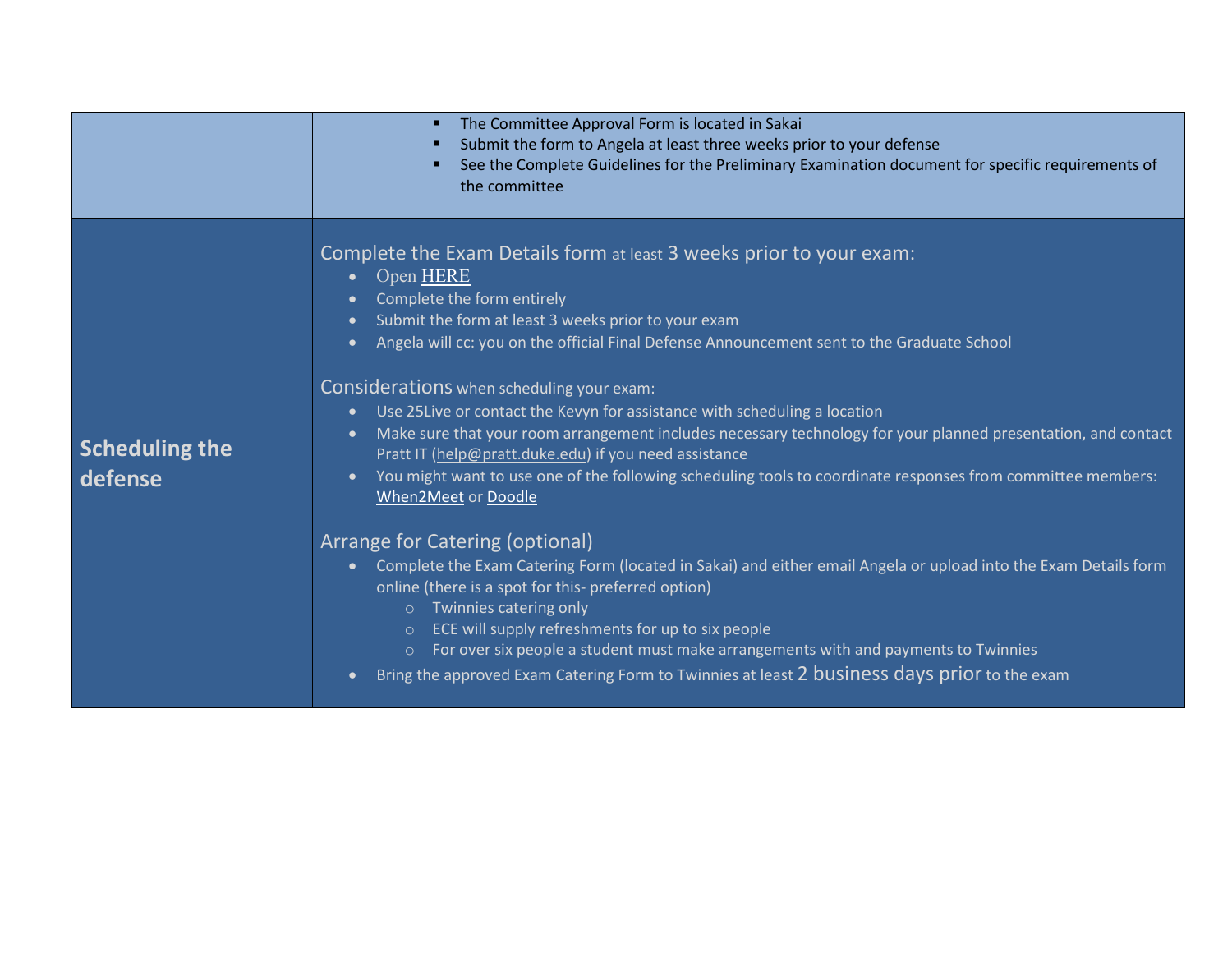| √ Complete the Final Dissertation and Defense                                                            |                                                                                                                                                                                                                                                                                                                                                                                                                                                                                                                                                                                                                                                                                                                                                                                                                                                                                                                                                                                                                                                                                                                                                                                                                                                                                                                                                                                                                                                                                                                                                                                                                                           |  |  |  |
|----------------------------------------------------------------------------------------------------------|-------------------------------------------------------------------------------------------------------------------------------------------------------------------------------------------------------------------------------------------------------------------------------------------------------------------------------------------------------------------------------------------------------------------------------------------------------------------------------------------------------------------------------------------------------------------------------------------------------------------------------------------------------------------------------------------------------------------------------------------------------------------------------------------------------------------------------------------------------------------------------------------------------------------------------------------------------------------------------------------------------------------------------------------------------------------------------------------------------------------------------------------------------------------------------------------------------------------------------------------------------------------------------------------------------------------------------------------------------------------------------------------------------------------------------------------------------------------------------------------------------------------------------------------------------------------------------------------------------------------------------------------|--|--|--|
| A student does not graduate with a Ph.D. degree until the final dissertation and defense has been passed |                                                                                                                                                                                                                                                                                                                                                                                                                                                                                                                                                                                                                                                                                                                                                                                                                                                                                                                                                                                                                                                                                                                                                                                                                                                                                                                                                                                                                                                                                                                                                                                                                                           |  |  |  |
|                                                                                                          | The research process will culminate with                                                                                                                                                                                                                                                                                                                                                                                                                                                                                                                                                                                                                                                                                                                                                                                                                                                                                                                                                                                                                                                                                                                                                                                                                                                                                                                                                                                                                                                                                                                                                                                                  |  |  |  |
|                                                                                                          | A written dissertation describing your research project and your work                                                                                                                                                                                                                                                                                                                                                                                                                                                                                                                                                                                                                                                                                                                                                                                                                                                                                                                                                                                                                                                                                                                                                                                                                                                                                                                                                                                                                                                                                                                                                                     |  |  |  |
|                                                                                                          | An oral defense of your dissertation                                                                                                                                                                                                                                                                                                                                                                                                                                                                                                                                                                                                                                                                                                                                                                                                                                                                                                                                                                                                                                                                                                                                                                                                                                                                                                                                                                                                                                                                                                                                                                                                      |  |  |  |
| <b>Prepare your</b><br>written<br>document                                                               | Format<br>Because your work will be published by the Graduate School, the formatting requirements are very strict<br>Use ONLY the graduate school's dissertation templates, and read all requirements with care<br>$\circ$<br>http://gradschool.duke.edu/academics/theses-and-dissertations<br>Content<br>Background, description of completed research, and description of your contributions to the body of scientific knowledge<br>$\bullet$<br>Put your research into context<br>How does it fit into the broader field of study?<br>$\circ$<br>What contribution does it make to the broader field of study?<br>$\circ$<br>What is unique about your research?<br>$\circ$<br>Submission and distribution<br>Before you submit your document and distribute it to your committee members<br>Use other graduate students or writing center opportunities to help you proofread before distributing your document<br>$\circ$<br>Gain advisor approval<br>$\circ$<br>The graduate school requires a letter sent from your advisor to gradacademics@duke.edu that states your<br>dissertation is complete and ready to defend<br>Please draft the letter and send the draft to your advisor<br>A sample letter can be found in the appendix of the Graduate School's Guide for Electronic Submission of<br>٠<br><b>Thesis and Dissertation</b><br>Submit your dissertation electronically to ProQuest via the Graduate School website at least 2 week before your dissertation<br>http://www.etdadmin.com/cgi-bin/school?siteId=17<br>$\circ$<br>Email your written document to your committee at least two weeks prior to your exam date |  |  |  |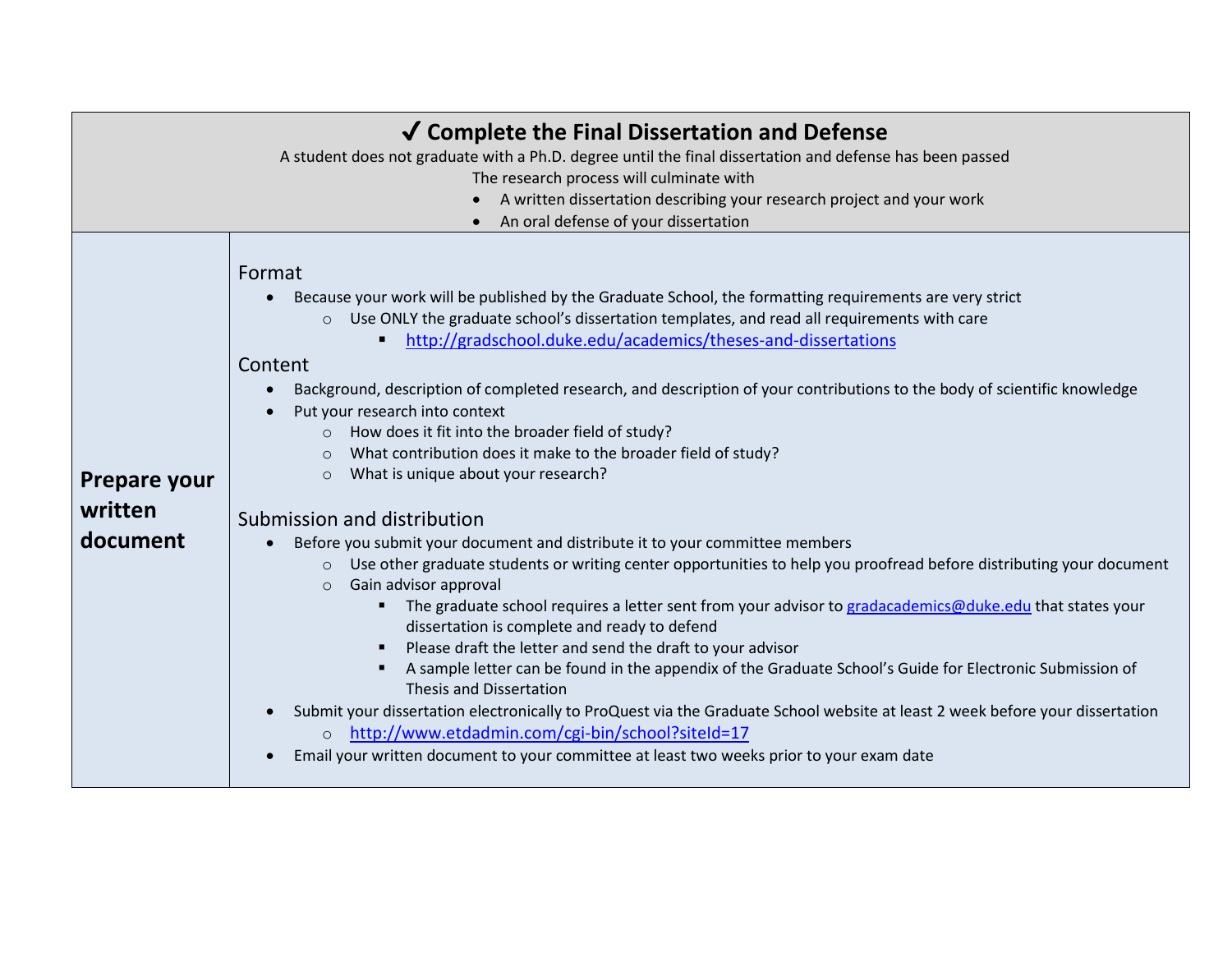| <b>Prepare your</b><br>oral<br>dissertation<br>defense | The Final Exam is an oral presentation and defense of your dissertation research<br>Plan for your presentation to last about 90-120 minutes (60-75 presentation- remaining time for questions)<br>$\bullet$<br>Content is typically the same as the dissertation, with emphasis on topics not presented at the preliminary exam<br>$\bullet$<br>Have your advisor approve your slides prior to the exam<br>$\bullet$<br>Practice your presentation<br>Practice with your advisor if possible<br>A good technical audience includes other graduate students in your lab and related labs<br>$\circ$<br>Be prepared to answer questions about your research as well as on fundamentals in the major field of study and related work<br>$\bullet$<br>Be prepared to describe how your research relates to the broader field of research and what your contributions are                                                                                                                                                                                                                                                                                                                                                                                                                                                                                                                                         |
|--------------------------------------------------------|--------------------------------------------------------------------------------------------------------------------------------------------------------------------------------------------------------------------------------------------------------------------------------------------------------------------------------------------------------------------------------------------------------------------------------------------------------------------------------------------------------------------------------------------------------------------------------------------------------------------------------------------------------------------------------------------------------------------------------------------------------------------------------------------------------------------------------------------------------------------------------------------------------------------------------------------------------------------------------------------------------------------------------------------------------------------------------------------------------------------------------------------------------------------------------------------------------------------------------------------------------------------------------------------------------------------------------------------------------------------------------------------------------------|
| <b>Take the</b><br>exam                                | <b>Other Items</b><br>The hard-copy exam card has been replaced by an Electronic Milestone Exam Certificate that will be pre-populated for each<br>graduating student by Graduate School staff and emailed directly from The Graduate School to each dissertation or thesis<br>committee Chair and Angela. No physical signatures are required (instructions for Chair are included in email).<br>Students will not submit signed title pages or abstract title pages.<br>$\bullet$<br>A PhD Final Exam Evaluation Rubric will be emailed to each member of your committee on the day of the exam.<br>$\bullet$<br>Exam format<br>The exam is open to the public<br>Defend proudly! Invite lab mates, friends, family to celebrate your hard work<br>$\circ$<br>Remember to choose a room that suits your audience size<br>$\circ$<br>Remote, in-person, and hybrid options are all acceptable currently<br>$\bullet$<br>Angela will post an open reminder of the exam to all members of the department a week before and the day before the exam<br>$\bullet$<br>Exam components<br>During the exam, the student gives an oral presentation of his or her dissertation research and the faculty ask questions to<br>$\bullet$<br>determine if the student has earned the PhD<br>Be prepared to answer questions about your research as well as on fundamentals in the major field of study and related work |